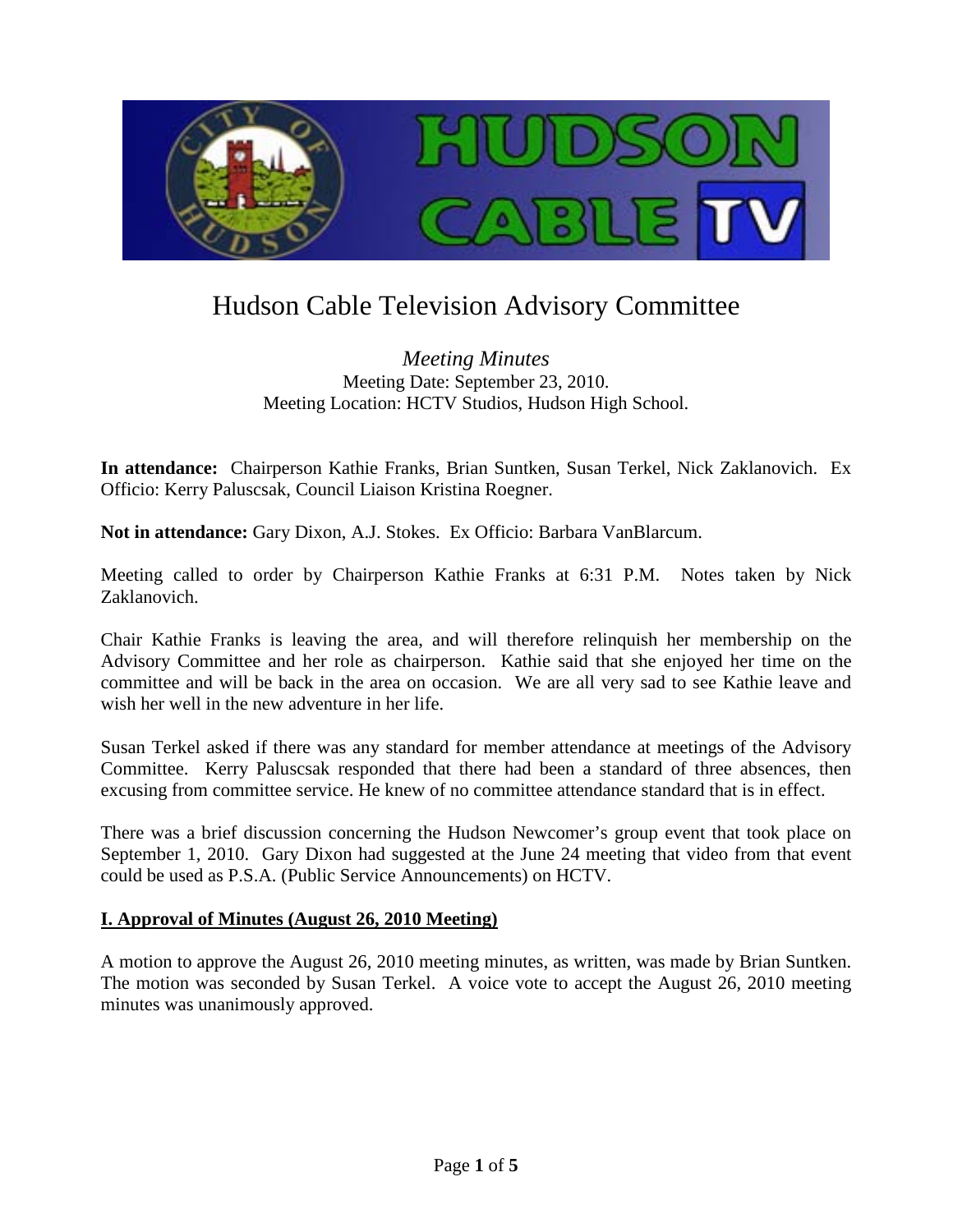# **II. Station Manager's Report: Kerry Paluscsak**

Kerry reported that the High School Journalism class is progressing well. Members of the class started presenting the school morning announcements on September 23, 2010.

The Journalism class could possibly start producing magazine-style video programs in the second semester. Kerry mentioned that, unfortunately, the Journalism class could be curtailed if the November school levy fails at the ballot box.

The State of the Schools presentation of September 22, 2010 was recorded, but needs to be edited, before it can be aired.

The Hudson High Football season is under way and coverage has been going well. The season will run through October 22, 2010. Should the proposed new football complex at the High School campus go forward, all of the HCTV equipment that must now be taken to and brought back from Lavelli Field for each football game, will no longer have to be moved out of the studio to provide coverage of the games.

## **III. Public Access Coordinator's Report – Barbara VanBlarcum**

There was no report on Public Access.

## **IV. HCTV Section on City's Web Site: "Rules for Public Access to HCTV**

Nick Zaklanovich distributed the results of the research that was carried out into the Public Access rules, as posted on the City web site. The research provides the best effort to summarize and analyze the rules.

#### **V. Proposed Reduction in the size of the Advisory Committee**

Kerry Paluscsak proposed that the size of the advisory Committee be reduced from its current seven members to five. He noted that at one time the group had eleven members and was reduced to the current seven several years ago. Prior to that time, the library and school system representative had been voting members of the committee, but those members became non-voting liaisons at the time of that first reduction.

Kerry proposed the reduction from seven to five members due to the recent and forthcoming attrition in the appointed members and a lack of volunteers coming forward to fill the open positions on the committee.

Susan Terkel felt that a smaller group would be easier to get together for meetings. She mentioned that she has some ideas for potential committee members, mentioning that her son is returning to the area, and may be interested in joining. Susan also mentioned that Lisa Drew, who has a degree related to mass media, might be a potential member of the committee.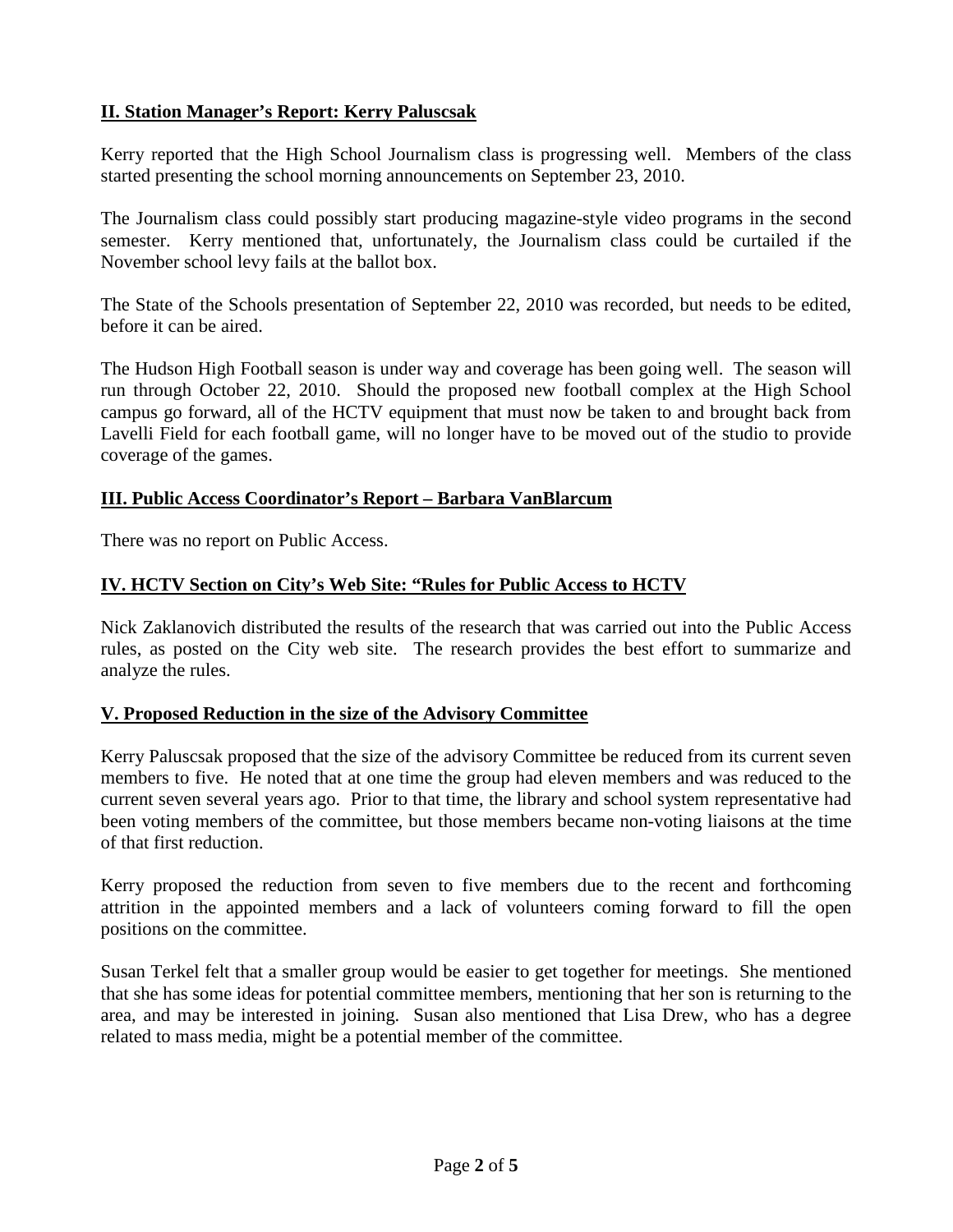# **V. Proposed Reduction in the size of the Advisory Committee, continued**

Susan also mentioned that the interview and selection procedure for candidates to City Boards and Committees should be reviewed and improved. She said that the experience that she went through prior to her appointment was a less than pleasant experience and that she was very close to revoking her application, because of the time that it took to announce her selection to the committee. Susan suggested that Council should consider streamlining the procedure and making it a policy to send a thank you note to the citizens who apply for City Board and Committee openings.

Council Liaison Kristina Roegner agreed with Susan's comments about the procedures and immediately contacted Council President David Basil, asking him to consider the suggestions. Kristina also asked President Basil to ask for citizen volunteers to Boards and Committees at every opportunity available.

Regarding the committee member reductions, Brian Suntken said that he saw advantages in both ways, but would tend to be in favor of the reduction in numbers.

Chairperson Kathie Franks said that she would be concerned about reducing the membership of the committee, and would not be in favor of the change. She also inquired about the basis for the initiative. Kerry Paluscsak reiterated that he felt that it was going to be very difficult to maintain the committee membership at the current seven-member level.

Nick Zaklanovich felt that a reduction in the member count would detrimental to the committee's effectiveness. He had concerns that a diminished membership could make it more difficult to meet quorum requirements. Nick also felt that a reduction in the number of members would lead to a reduction in the number of ideas that flow from the members during round table discussions.

Council Liaison Kristina Roegner was also reluctant to support a reduction in members. Kristina said that the previous configuration of eleven members to seven was probably a good idea, but was not in favor of reducing the count any further.

Following further discussion, Kerry said that he would not proceed with the proposal to reduce the size of the committee for now.

During the further discussions regarding the committee composition, both Susan Terkel and Brian Suntken expressed the opinion that more has to be done to recruit younger citizens to become members of the committee. It was suggested that perhaps the High School Journalism Class could be a source for new members. Another suggested potential member is Mr. Greg Gallagher, who is one of the High School personnel involved with the Journalism program.

It was also suggested by Susan Terkel that "social networking" (Face Book, Twitter, My Space, etc.) are important to reaching the younger citizens of the community.

Susan then asked if there was an age restriction for City Board and Committee membership. Kerry said that it was his understanding that to be considered for a board or committee, applicants need to be over eighteen years old and be a resident of Hudson for two years.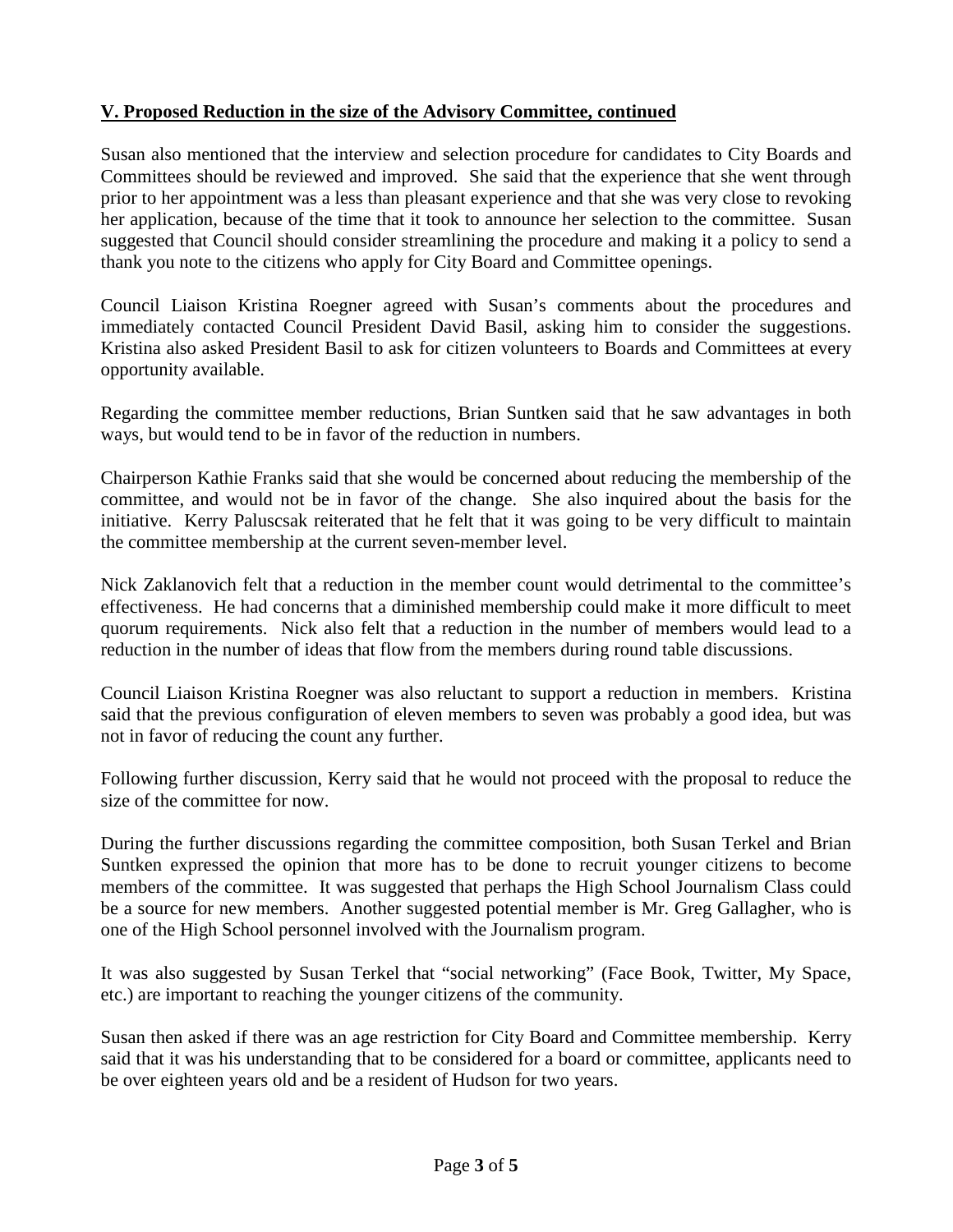# **V. Proposed Reduction in the size of the Advisory Committee, continued**

Kerry Paluscsak mentioned that efforts should be made to get the school system liaison to the committee to attend committee meetings.

Chairperson Kathie Franks thought that perhaps Seton Catholic and Hudson Montessori Schools should be brought on board with involvement with HCTV.

## **VI. Council on Foundations Conference Report – Chairperson Kathie Franks**

Committee Chairperson Kathie Franks attended the Council on Foundations Conference for Community Foundations in Charlotte, North Carolina from September 12 – 16, 2010. Kathie's involvement with the Hudson Community Foundation was the primary reason for her attendance at the conference, but much of what was discussed there could be applicable to the grant efforts of HCTV.

Two organizations that Kathie thought would be good organizations to work with HCTV are the Knight Information Challenge and the Knight News Challenge.

Kathie distributed printed information with details of the Foundations Conference. She also distributed questions and answers to an on-line application that was sent to Knight News Challenge from HCTV. Kathie also included information on a Knight Foundation funded project called "Macon Money", which is a community collaboration effort to build relationships in and around the city of Macon, Georgia.

In summary, Kathie said that it is very difficult to obtain grants for projects described in only a general manner. Only specific projects, with finely defined applications and goals have the best chance of gaining funding.

In the case of the Knight Foundations, Kathie suggested that local news and public affairs could be the lynch pin to attract funding from the organizations. Knight's credo of "advancing journalism in the digital age" with particular focus "on projects that promote informed and engaged communities and lead to transformational change" seems to be a good fit for potential grant funding of HCTV's efforts of community involvement and service.

Susan Terkel added that perhaps the Cleveland Foundation Library would be a good resource to obtain information on grant sources.

#### **VII. Programming Update – Susan Terkel**

The only item mentioned in regards to programming was the idea to work with the Hudson Library and Historical Society and businesses, churches and temples in the area to get the word out about Public Access programming.